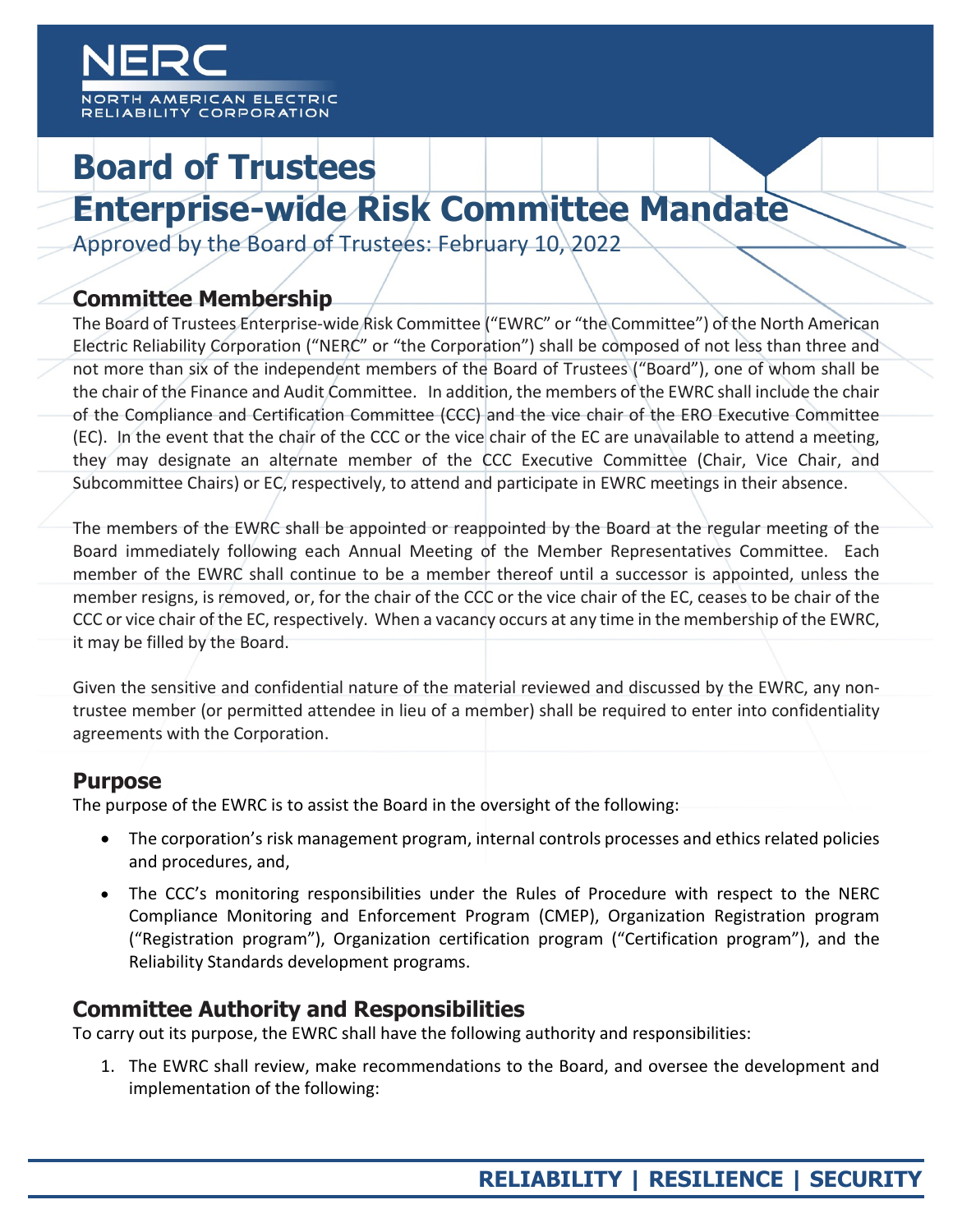

- a. NERC's audits and other oversight activities involving the Compliance and Certification Committee (CCC), and,
- b. Internal corporate risk management and internal control strategies, policies, procedures, and corporate risk mitigation programs.
- 2. The EWRC may make a recommendation to the Director of Internal Audit and/or the Finance and Audit Committee (FAC) to conduct an audit relating to a particular area of risk, so long as such audit is coordinated with the FAC chair and approved by the FAC for inclusion in the audit plan.
- 3. The EWRC shall provide oversight and direction to guide the design and implementation of risk management practices which ensure that:
	- a. All aspects of NERC operations have a risk mitigation lens;
	- b. Management of the corporation understands and accepts its responsibility for identifying, assessing, and managing corporate and strategic level risk;
	- c. Risk assessments are performed periodically and completely;
	- d. Adequate and effective risk mitigation strategies are in place by management
	- e. The Corporation is in compliance with internal operating procedures and controls, as well as corporate ethics policies and codes of conduct.
- 4. NERC's Corporate Risk Management, Compliance, and Ethics (CRM) lead shall serve as the primary liaison to the EWRC and shall review the results of NERC's Enterprise Risk Management (ERM) process annually, or as requested by the EWRC.
- 5. The EWRC shall coordinate with the CCC with respect to the CCC's execution of its responsibilities under applicable FERC orders and the ROP, including:
	- a. Providing balanced discussion and recommendations to the NERC Board regarding stakeholder perceptions, ROP changes and process or procedural issues relating to compliance monitoring and enforcement;
	- b. Monitoring NERC's compliance with the ROP as related to Reliability Standards development, compliance monitoring and enforcement, and organization registration and certification program;
	- c. Participating as an observer with NERC Internal Audit in the oversight of NERC's performance of an independent audit of its compliance monitoring and enforcement program and its organization registration and certification programs;
	- d. Undertaking assignments from the NERC Board relating to Reliability Standards development, compliance monitoring and enforcement, and organization registration and certification program;
- 6. The EWRC shall provide recommendations regarding resource requirements in connection with the annual business plan and budget process.
- 7. The EWRC shall prepare reports to the Board at the Board's request and at such other times as deemed necessary in the judgment of the chair of the EWRC regarding: